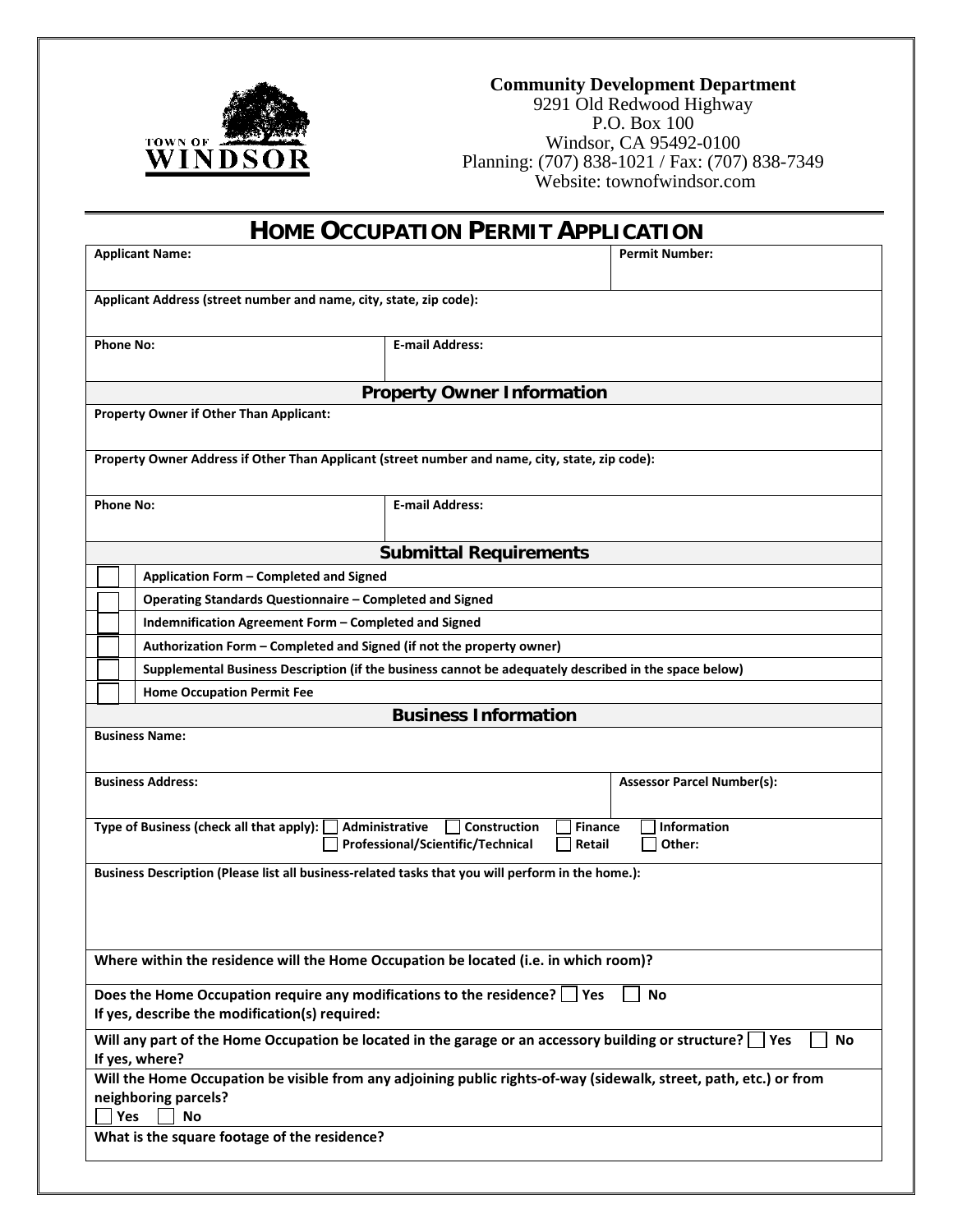| What is the square footage of the Home Occupation?                                                                           |  |  |
|------------------------------------------------------------------------------------------------------------------------------|--|--|
|                                                                                                                              |  |  |
| If the square footage of the Home Occupation exceeds 400 sf or 25% of the floor area of the residence, application for and   |  |  |
| approval of a Minor Use Permit is required.                                                                                  |  |  |
| Does the Home Occupation require storage?<br><b>No</b><br>l Yes                                                              |  |  |
| If yes, where?                                                                                                               |  |  |
| No part of a Home Occupation is allowed to occur in the garage or in an accessory building.                                  |  |  |
| How many vehicles are used for the Home Occupation?                                                                          |  |  |
| Vehicles larger than one ton are not allowed as part of a Home Occupation.                                                   |  |  |
| What size and type of the vehicle is used for the Home Occupation?                                                           |  |  |
| How many customers will come to the residence per day?                                                                       |  |  |
| If more than one customer will visit the residence at a time, application for an approval of a Minor Use Permit is required. |  |  |
| How many deliveries related to the Home Occupation will come to the residence per day?                                       |  |  |
|                                                                                                                              |  |  |
| If more than two deliveries will occur per day, application for and approval of a Minor Use Permit is required.              |  |  |
| Will the Home Occupation employ any persons not residing at the residence? $\Box$ Yes<br><b>No</b>                           |  |  |
| If the Home Occupation will employ one person that does not reside at the home occupation location, application for and      |  |  |
| approval of a Minor Use Permit is required. Employment of more than one non-resident is prohibited.                          |  |  |
| Does the Home Occupation involve the storage of pesticides, explosives, or flammable of hazardous materials?                 |  |  |
| Yes<br><b>No</b>                                                                                                             |  |  |
| Will the Home Occupation create noise, dust, electrical interference, fumes, gas, glare, light, noise, odor, smoke,          |  |  |
| toxic/hazardous materials, vibration, or other hazards or nuisances? $\Box$ Yes<br>No                                        |  |  |
| If yes, please explain:                                                                                                      |  |  |
|                                                                                                                              |  |  |
| What are the days and hours of the business?                                                                                 |  |  |
| Does the Home Occupation involve food handling, processing, or packing?<br>l Yes<br><b>No</b>                                |  |  |
| If yes, is this a Cottage Food business consistent with the State Cottage Food Law?   Yes<br><b>No</b>                       |  |  |
| If yes, provide copy of Sonoma County Environmental Health clearance/permit. Permit number:                                  |  |  |
| If not a Cottage Food business, describe:                                                                                    |  |  |
| Is there an existing Home Occupation located at this address?   Yes<br><b>No</b>                                             |  |  |
| If yes, application for and approval of a Minor Use Permit may be required.                                                  |  |  |
| Does the Home Occupation involve hand woodworking or machine work?<br>Yes<br><b>No</b>                                       |  |  |
| If yes, application for and approval of a Minor Use Permit is required.                                                      |  |  |
|                                                                                                                              |  |  |

## **Home Occupation Operating Standards**

**Home Occupation Defined:** A Home Occupation is defined as "the conduct of a business within a dwelling unit or residential site, employing occupants of the dwelling, with the business activity being subordinate to the residential use of the property." A Home Occupation includes those activities, which result in a product or service not used exclusively by the family group, which is conducted in a residence and which meets all the criteria below.

|    | Tamily group, which is conducted in a residence and which meets all the criteria below.                                 |  |  |
|----|-------------------------------------------------------------------------------------------------------------------------|--|--|
|    | <b>Operating Standards</b> (Zoning Ordinance Section 27.34.100(B))                                                      |  |  |
| 1. | The home occupation shall be clearly secondary to the full-time use of the structure as a dwelling, and shall not be    |  |  |
|    | conducted within a garage or accessory structure. Garage areas converted to habitable space with the appropriate        |  |  |
|    | permits may be used.                                                                                                    |  |  |
| 2. | The use shall not require any modification not customarily found in a dwelling, nor shall the home occupation activity  |  |  |
|    | be visible from any adjoining public rights-of-way or from neighboring parcels.                                         |  |  |
| 3. | The use shall not display advertising signs, merchandise or stock in trade, other than a single-family residential name |  |  |
|    | plate in compliance with Section 27.32.110.A (Signs Permitted in Residential Zoning Districts).                         |  |  |
| 4. | The use shall be confined to not more than 25 percent of the floor area of the main dwelling nor more than 400          |  |  |
|    | square feet of floor area, whichever is greater. Home occupation activities and storage shall not occur out-of-doors    |  |  |
|    | or within a required parking area.                                                                                      |  |  |
| 5. | Only one vehicle with a capacity not exceeding one ton may be used by the resident directly or indirectly in            |  |  |
|    | connection with a home occupation.                                                                                      |  |  |
| 6. | Activities conducted and equipment or material used shall not change the fire safety or occupancy classifications of    |  |  |
|    | the premises. The use shall not employ the storage of pesticides or explosive, flammable, or hazardous materials.       |  |  |
| 7. | The use shall not create dust, electrical interference, fumes, gas, glare, light, noise, odor, smoke, toxic/hazardous   |  |  |
|    | materials, vibration, or other hazards or nuisances.                                                                    |  |  |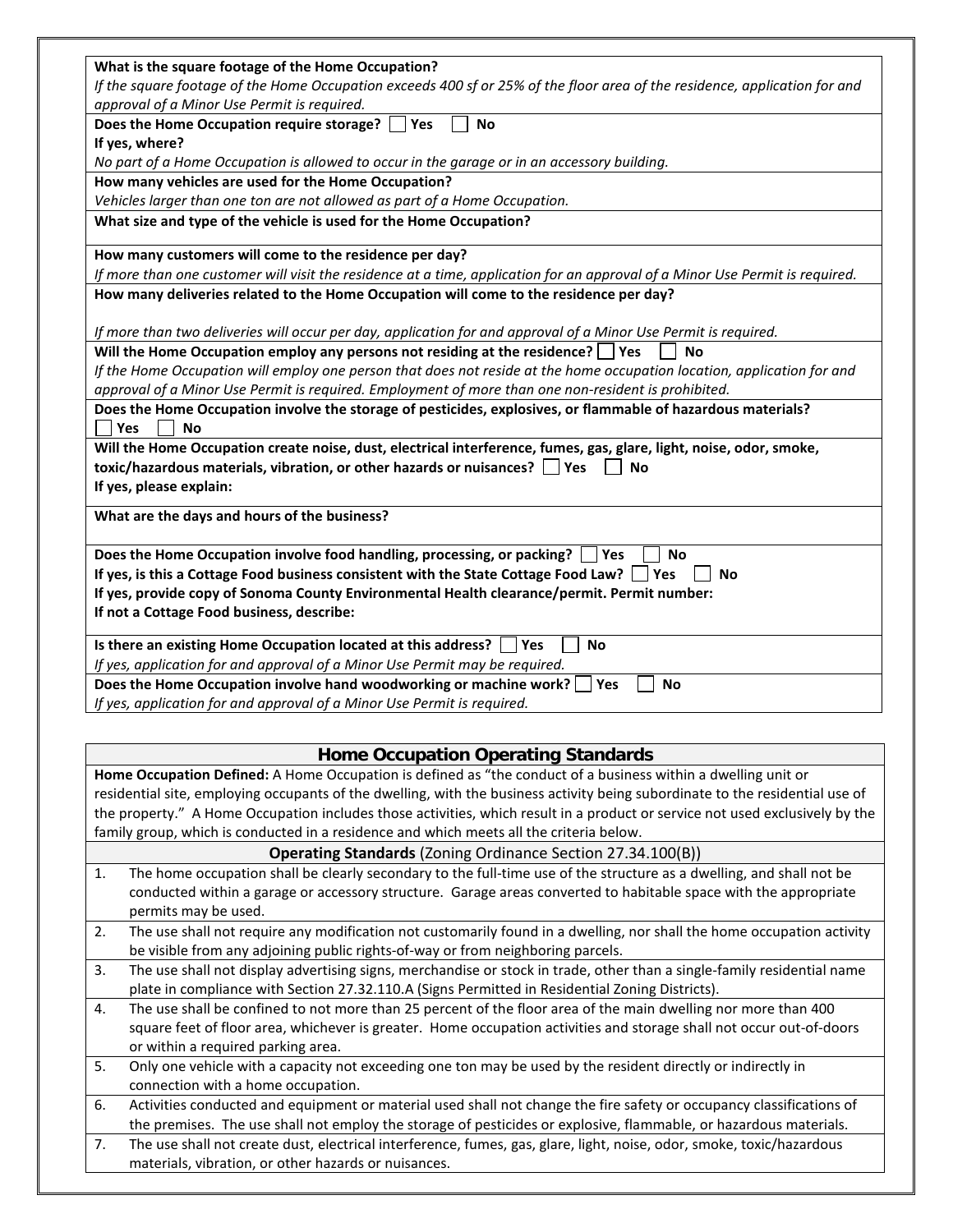| The home occupation shall be limited to eight (8) customers and two (2) deliveries each day.<br>8.                                                                                                                                                                                                                                                                                                                                                                                            |            |       |  |  |
|-----------------------------------------------------------------------------------------------------------------------------------------------------------------------------------------------------------------------------------------------------------------------------------------------------------------------------------------------------------------------------------------------------------------------------------------------------------------------------------------------|------------|-------|--|--|
| The use shall not employ any persons not residing on the premises.<br>9.                                                                                                                                                                                                                                                                                                                                                                                                                      |            |       |  |  |
| <b>Applicant Acknowledgement</b>                                                                                                                                                                                                                                                                                                                                                                                                                                                              |            |       |  |  |
| I have read the above operating standards and acknowledge that my home occupation complies with the above                                                                                                                                                                                                                                                                                                                                                                                     |            |       |  |  |
| requirements.                                                                                                                                                                                                                                                                                                                                                                                                                                                                                 |            |       |  |  |
| Name (Print):                                                                                                                                                                                                                                                                                                                                                                                                                                                                                 | Signature: | Date: |  |  |
|                                                                                                                                                                                                                                                                                                                                                                                                                                                                                               |            |       |  |  |
| I, the undersigned, hereby state that I am the owner of record of the affected property or a duly authorized agent of the<br>property owner(s) (signed letter(s) of authorization enclosed with application packet) and have the authority to process<br>this application. All interested and affected owners, lenders, etc. have been notified of the filing of this application. To the<br>best of my knowledge all information submitted as part of this application is true and accurate. |            |       |  |  |
| <b>Applicant/Property Owner Acknowledgement</b>                                                                                                                                                                                                                                                                                                                                                                                                                                               |            |       |  |  |
| Name (Print):                                                                                                                                                                                                                                                                                                                                                                                                                                                                                 | Signature: | Date: |  |  |
|                                                                                                                                                                                                                                                                                                                                                                                                                                                                                               |            |       |  |  |

| <b>Indemnification Agreement</b>                                                                                   |                                |  |
|--------------------------------------------------------------------------------------------------------------------|--------------------------------|--|
| <b>Business Name:</b>                                                                                              | <b>File No.:</b>               |  |
|                                                                                                                    |                                |  |
| <b>Home Occupation Address:</b>                                                                                    | <b>Assessor Parcel Number:</b> |  |
|                                                                                                                    |                                |  |
| As part of this application, the applicant agrees to defend, indemnify, and hold harmless the Town of Windsor,     |                                |  |
| its agents, officers, council members, employees, boards, commissions and Council from any claim, action or        |                                |  |
| proceeding brought against any of the foregoing individuals or entities, the purpose of which is to attack, set    |                                |  |
| aside, void or annul any approval of the application or related decision, or the adoption of any environmental     |                                |  |
| documents or negative declaration which relates to the approval. This indemnification shall include, but is not    |                                |  |
| limited to, all damages, costs, expenses, attorney fees or expert witness fees that may be awarded to the          |                                |  |
| prevailing party arising out of or in connection with the approval of the application or related decision, whether |                                |  |
| or not there is concurrent, passive or active negligence on the part of the Town, its agents, officers, council    |                                |  |
| members, employees, boards, commissions and Council. If for any reason, any portion of this indemnification        |                                |  |
| agreement is held to be void or unenforceable by a court of competent jurisdiction, the remainder of the           |                                |  |
| agreement shall remain in full force and effect.                                                                   |                                |  |
| The Town of Windsor shall have the right to annear and defend its interests in any action through its Town         |                                |  |

The Town of Windsor shall have the right to appear and defend its interests in any action through its Town Attorney or outside counsel. The applicant shall not be required to reimburse the Town for attorney's fees incurred by Town Attorney or the Town's outside counsel if the Town chooses to appear and defend itself in the litigation.

**I have read and agree with all of the above.**

| <b>Applicant Name (Print):</b> |       |  |
|--------------------------------|-------|--|
| <b>Applicant Signature:</b>    | Date: |  |

| To Be Completed By Staff            |                                 |  |
|-------------------------------------|---------------------------------|--|
| Zoning:                             |                                 |  |
| <b>Application Received (Date):</b> | <b>Application Accepted By:</b> |  |
| Amount Paid: \$                     | Date Paid:                      |  |
| <b>Notes/Conditions:</b>            |                                 |  |
|                                     |                                 |  |